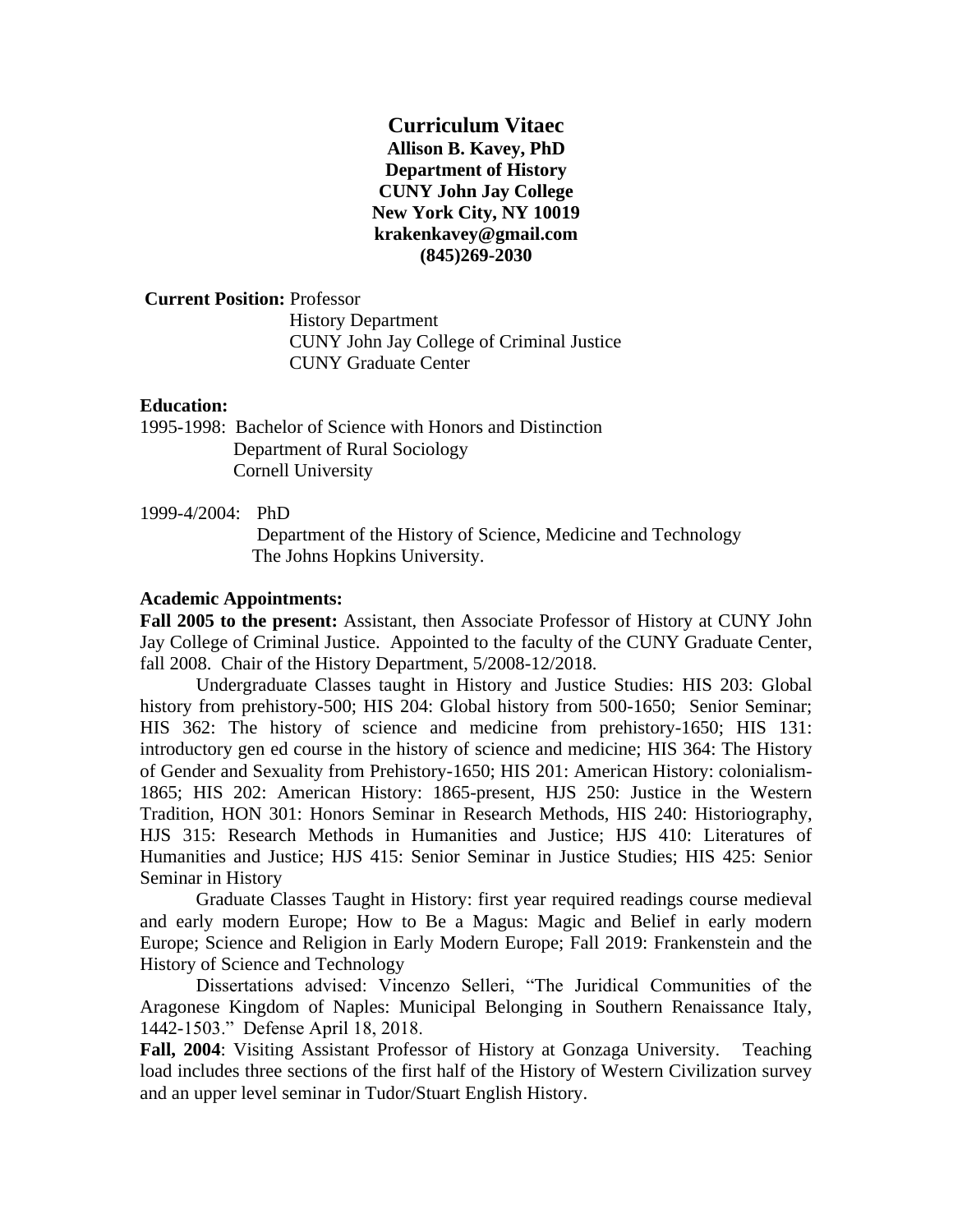**Fall, 2003**: Instructor for History of Modern Science at Drexel University. This seminar met once a week and was geared to an undergraduate and professional audience. Students were asked to read and discuss both primary and secondary materials relating to the history of science and the social negotiations surrounding scientific practice and practitioners. Assignments included class presentations and debates and two papers. **Fall, 2002**: Instructor for Themes in World Civilization, 1300-1800 at Drexel University. **Summers, 2001 through 2004**: Instructor for the History of Modern Medicine.

#### **Publications: Books:**

Allison Kavey, "With What Interest and Sympathy Might I Read It In Some Future Day," p. 5 p. 125-150 in Charles Tandy (Ed), *Death and Anti-Death* vol. 16: 200 Years After *Frankenstein* (Ria University Press, 2018)

Lester Friedman and Allison Kavey, *Monstrous Progeny: A History of the Frankenstein Narratives* (Rutgers University Press, 2016).

Allison Kavey and Elizabeth Ketner (Eds), *Imagining Early Modern Histories* (Ashgate, now Routledge, 2016).

wrote the introduction and chapter 4, "I'll to my book": The Legacy of the *Corpus Hermeticum* in Renaissance Magic"

Allison Kavey (Ed), *World building and the Early Modern Imagination* (Palgrave MacMillan, 2010)

-wrote the introduction and chapter 2, p. 35-58, "Building Blocks: Imagination, Knowledge, and Passion in Agrippa von Nettesheim's *De Occulta Philosophia Libri Tres*".

Allison Kavey and Lester Friedman (Eds), *Second Star to the Right: Peter Pan in the Popular Imagination* (Rutgers University Press, 2009)

-wrote the introduction and chapter 2 (p. 75-104), "I do believe in faires, I do, I do: The history and epistemology of *Peter Pan*".

### **Guest-Edited Journal Volume:**

Allison B. Kavey and Lester D. Friedman (Guest Editors), *Literature and Medicine* (Catherine Belling Jones, Editor), special volume dedicated to *Frankenstein* on its bicentennial. Kavey authored the Introduction and "Daddy Issues: "Parental Consent and Scientific Responsibility in *Frankenstein*"*.* November, 2018

*(*[http://muse.jhu.edu/issue/39781\)](https://mail.jjay.cuny.edu/owa/redir.aspx?C=wJ3rt_VTbwXRflY21WWi46F-us1ahvhp3oD3n0qdJNLUgVQU0bnWCA..&URL=http%3a%2f%2fmuse.jhu.edu%2fissue%2f39781)

### **Articles:**

Allison B. Kavey, "A Short History of Love, or Why We Should Teach the History of Epidemics," ch. 41 in Jones, Wear, and Friedman (Eds), *Health and Humanities Reader*, (New Brunswick, NJ: Rutgers University Press), 2012.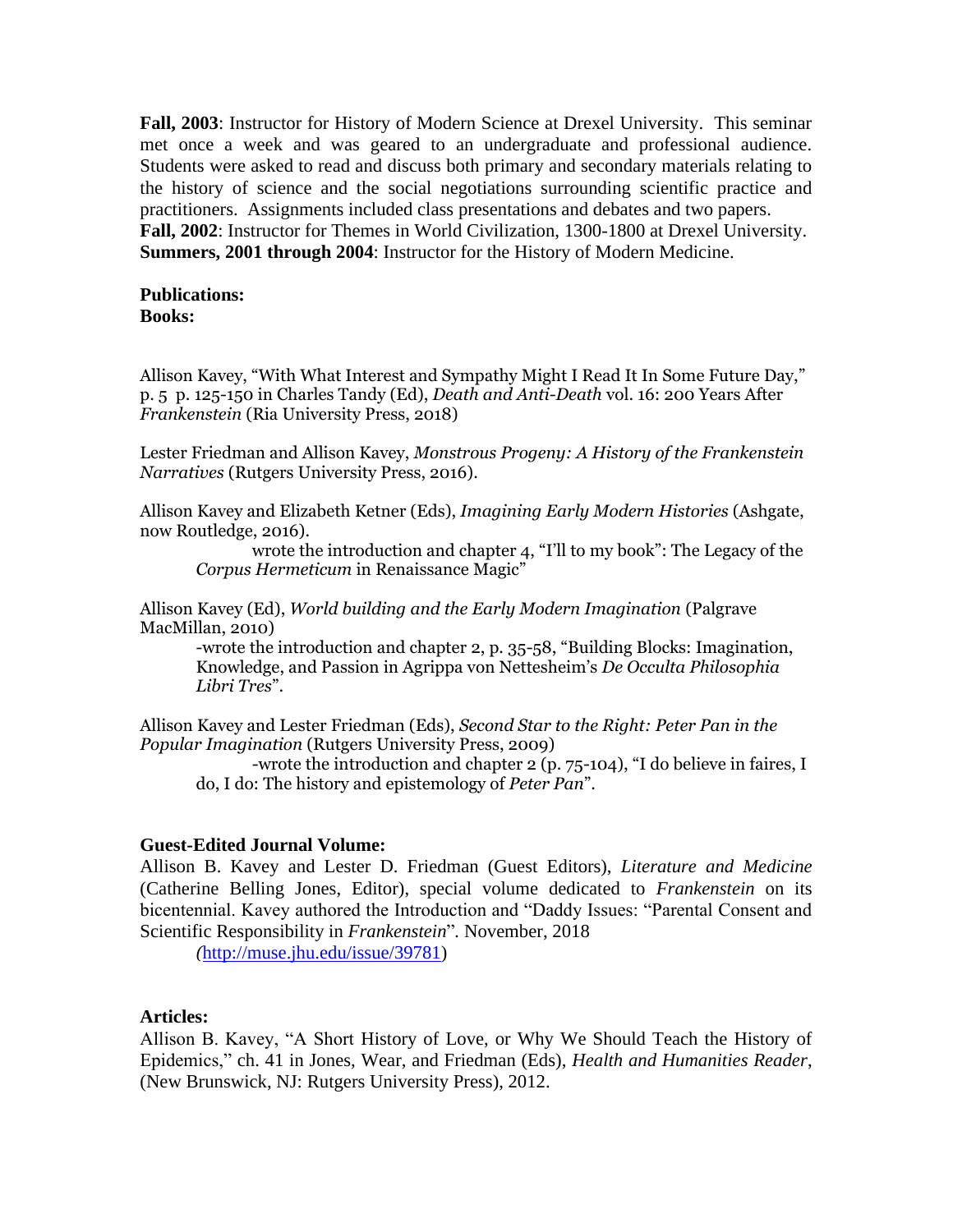Allison B. Kavey, "Mercury Falling: Homoerotic symbolism and discourse in popular alchemical texts" in Kenneth Borris (Ed), *Same Sex Desire in Renaissance Sciences*, NewYork: Routledge, 2007.

Allison B. Kavey, :Mercury Falling: Gender malleability and sexual fluidity in popular alchemical discourse," in Lawrence Principe (Ed), *Chymists and Chymistry: Studies in the History of Alchemy and Early Modern Chemistry*, (Science History Publications) 2007.

"Neighboring as a Form of Social Integration," with Elaine Wethington; pp.190-210 in Karl Pillemer, Phyllis Moen, Elaine Wethington, and Nina Glasgow (Eds), *Social Integration in the Second Half of Life*, Baltimore: Johns Hopkins University Press, 2000.

## **In Process:**

Allison B.Kavey, *Magic and the Divine Imagination: Agrippa von Nettesheim's Magical Theology*, preliminary positive reviews from Cornell University Press; letter of ongoing interest from editor-in-chief at CUP based on submitted chapters August, 2019. Completed manuscript to CUP by December, 2019.

Therese Jones and Lester Friedman, "All these atypical somethings: a challenge to the history of diagnosis in the Internet age", *Health and Humanities Handbook* (Routledge, 2020).

## **In Press:**

Rae-Ellen Kavey, M.D. and Allison Kavey, *Viral Outbreaks in a Connected World: From Outbreak to Pandemic*; Routledge (Publication date: September, 24, 2020).

## **Invited Lectures and Conference Presentations:**

**July 23, 2020:** Plenary co-speaker, "In defense of the humanities", *The New Normal: Virtuality, Personal Branding, and Humanities Education in the Post-Covid Era,* International Virtual Conference organized and hosted by Vellore Institute of Technology, India.

**October 29, 2019:** "Are you my doctor?" Conflicted relationships and bioethics from *Frankenstein* to Charlie Gard." Davis Lecture, Gonzaga University. (invited, compensated lecture).

**February 6-10, 2019**: "Agrippa's Renaissance: Magic, Natural Philosophy, and Divine Intention in Agrippa's *De Occulta Philosophia Libri Tres*" Arizona Center for Medieval and Renaissance Studies in Scottsdale, Arizona.

**November, 2017**: "A Confusion of Ethics: Scientific consciousness and medical ethics in *Frankenstein*," invited lecture at the conference celebrating the 200<sup>th</sup> anniversary of Mary Shelley's Frankenstein hosted by the department of the history of medicine, University of Wisconsin, Madison.

**June, 2016**: "From Demonic Temptation to Divine Will: The Place of Magic in Agrippa's *De Occulta Philosophia Libri Tres*" at the Three Societies Meeting, Edmonton Alberta, June 22-25, 2016.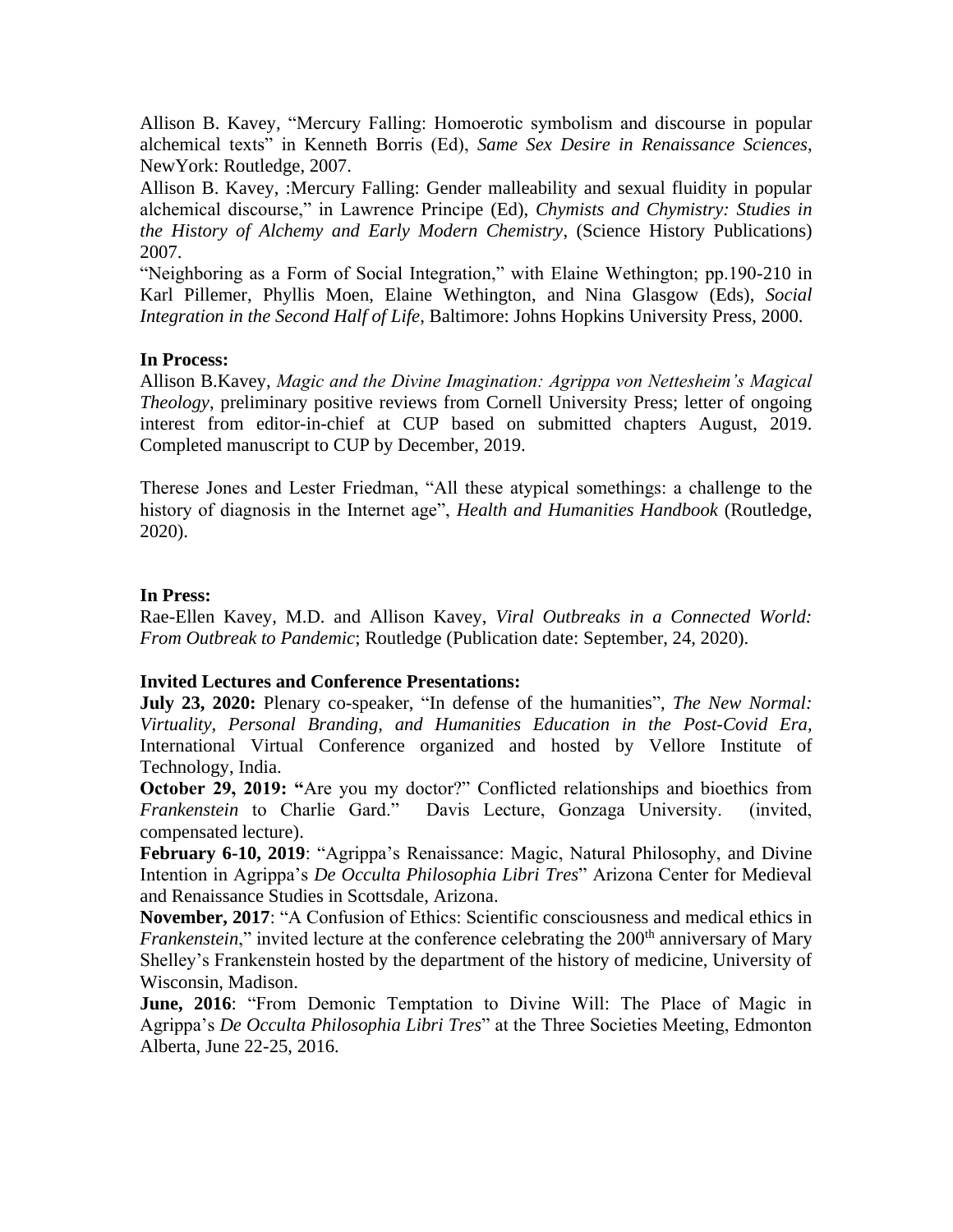**April, 2016**: "Frankenstein's natural philosophy: the Renaissance world view under attack in Mary Shelley's Frankenstein" at Promises of Monsters, Stavanger, Norway, April 27-28, 2016.

**February, 2015:** "Magical intelligences: Magic defined in Agrippa's *De Occulta Philosophia Libri Tres*," York University Workshop on Early Modern Magic, York, UK. **November, 2014:** "Agrippa Among the Animals: Animals and Natural Philosophy in *De Occulta Philosophia Libri Tres*," Annual Meeting of the History of Science Society, Chicago, Illinois.

March, 2013: "And the Chaldeans Say It is True:" Evidence and Authority in Agrippa's Magical Theology," Annual Meeting of the Renaissance Society of America, NYC.

**November, 2012:** "A Strong and Exalted Imagination": the disciplined mind in Agrippa's magical theology," Annual Meeting of the History of Science Society, San Diego, CA.

**March, 2012** "Magic, Theology, and Nature in Agrippa's *De Occulta Philosphia Libri Tres,*" Annual Meeting of the Renaissance Society of America, Washington, D.C.

**January, 2011:** "Imagination in the Magical Cosmology of *De Occulta Philosophia Libri Tres*," International Conference on the Imagination in Early Modern Natural Philosophy, Paris, France.

**October, 2010 "**World Building in Agrippa's *De Occulta Philosphia Libri Tres*," Annual Meeting of the Sixteenth Century Studies Society¸ Montreal.

**April, 2010:** "These are the Degrees, These the Ladders, By Which Men Ascend to All Kinds of Powers': Astrology and the Heavens in *De Occulta Philosophia Libri Tres*, Annual Meeting of the Renaissance Society of America, Venice, Italy.

**April, 2009:** "Building Blocks: Knowledge, Imagination, and Power in Agrippa's Cosmogony," Annual Meeting of the Renaissance Society of America, Los Angeles, CA. **November, 2008 "**The Mistress of Her Own Operation': The Relationship Between the Divine and the Natural and the potential for practitioners in Agrippa's Cosmogony," Annual Meeting of the History of Science Society, Pittsburgh, PA.

**October, 2007:** "Mercury Fallen: Sexual malleability in early modern alchemical texts," Annual Meeting of the Group for Early Modern Popular Culture, Philadelphia, PA.

**July, 2005**: "Mercury bound: the image of the chemical marriage in late  $16<sup>th</sup>$  and  $17<sup>th</sup>$ century popular alchemical texts". Presented to the Chemical Heritage Foundation, Philadelphia, PA

**November, 2004**: "Structuring Secrets: Textual structure and the construction of natural worlds in *The Secrets of Albertus Magnus* and *Cornucopiae, or divers secrets*". Presented to the annual meeting of the History of Science Society in Austin, TX.

**April, 2004**: "Making Bacon for England: Robert Greene and Roger Bacon's *The Mirror of Alchimy*". Presented to the annual meeting of the Renaissance Society of America in New York, NY.

**October, 2003**: "The Structure of Secrets in Elizabethan England". Presented to the annual meeting of the Group for Early Modern Cultural Studies in Newport Beach, CA.

**September, 2003**: "Making Bacon for England: Robert Greene and Roger Bacon's *The Mirror of Alchimy*". Presented to the department of Science and Technology Studies at Cornell University in Ithaca, NY.

**March, 2003**: "Men Making Monsters: the absence of women in Frankenstein", guest lecture in the Great Books course at Drexel University.